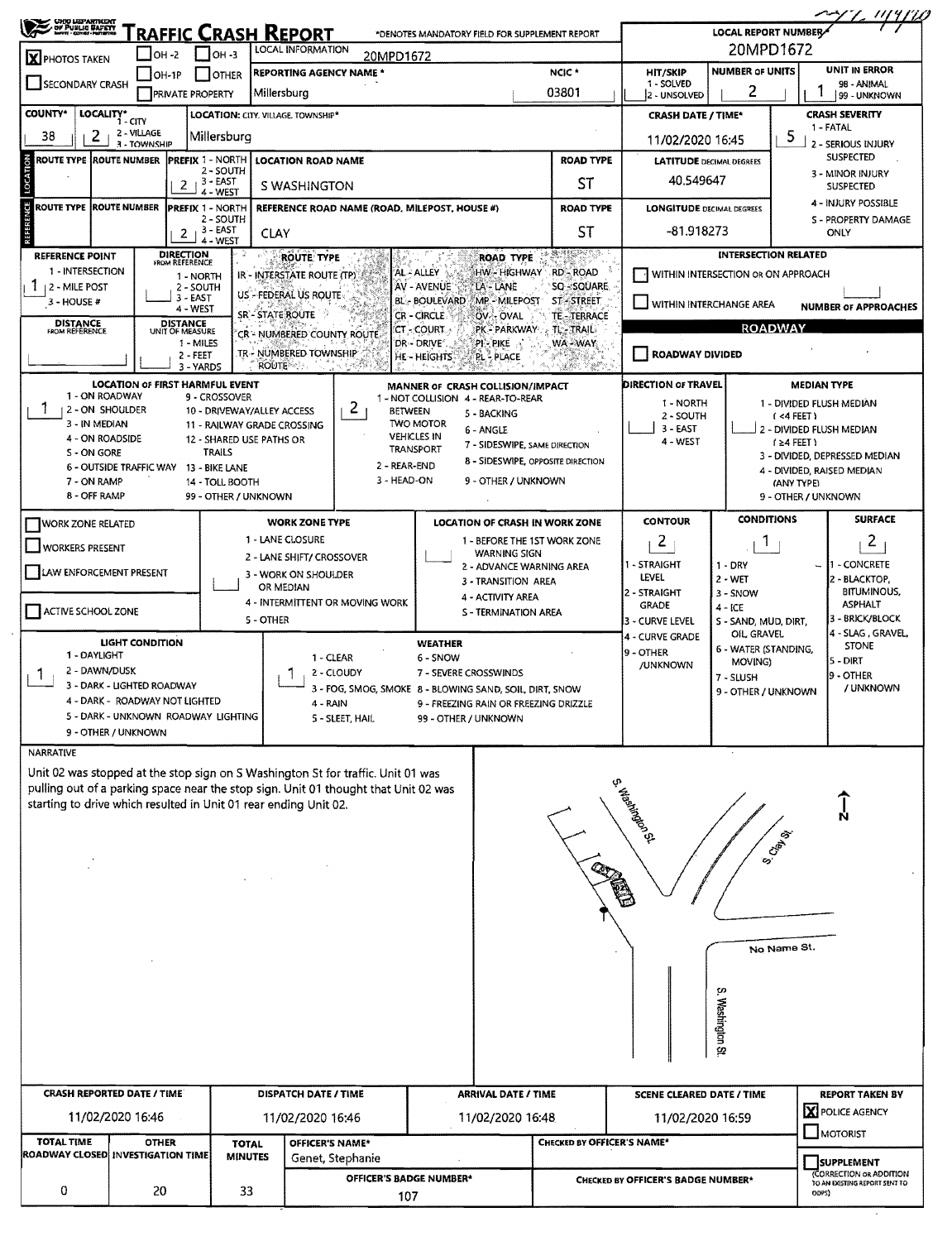|                                                                                                                                                                 | <b>LOCAL REPORT NUMBER</b> |                                                      |                                                       |                                       |                                                                     |  |  |  |  |  |  |
|-----------------------------------------------------------------------------------------------------------------------------------------------------------------|----------------------------|------------------------------------------------------|-------------------------------------------------------|---------------------------------------|---------------------------------------------------------------------|--|--|--|--|--|--|
| <b>CHOO DEPARTMENT</b><br>OF PUBLIC GAFETY<br><b>NIT</b>                                                                                                        |                            |                                                      |                                                       |                                       | 20MPD1672                                                           |  |  |  |  |  |  |
| OWNER NAME: LAST, FIRST, MIDDLE (CI SAME AS DRIVER)<br>UNIT#                                                                                                    |                            |                                                      | OWNER PHONE:INCLUDE AREA CODE (E) SAME AS DRIVERY     | DAMAGE                                |                                                                     |  |  |  |  |  |  |
| 1<br>KINSTLE, LEXI, KATHERYN RUTH                                                                                                                               |                            | 330-600-2935                                         |                                                       | DAMAGE SCALE                          |                                                                     |  |  |  |  |  |  |
| OWNER ADDRESS: STREET, CITY, STATE, ZIP (E) SAME AS DRIVER)                                                                                                     |                            |                                                      |                                                       | 1 - NONE                              | 3 - FUNCTIONAL DAMAGE                                               |  |  |  |  |  |  |
| 309 S WASHINGTON ST, MILLERSBURG, OH, 44654                                                                                                                     |                            |                                                      |                                                       | 2 - MINOR DAMAGE                      | 4 - DISABLING DAMAGE                                                |  |  |  |  |  |  |
| <b>COMMERCIAL CARRIER: NAME, ADDRESS, CITY, STATE, ZIP</b>                                                                                                      |                            |                                                      | COMMERCIAL CARRIER PHONE: INCLUDE AREA CODE           | 9 - UNKNOWN<br><b>DAMAGED AREA(S)</b> |                                                                     |  |  |  |  |  |  |
|                                                                                                                                                                 |                            |                                                      |                                                       |                                       | INDICATE ALL THAT APPLY                                             |  |  |  |  |  |  |
| LP STATE   LICENSE PLATE #<br><b>VEHICLE IDENTIFICATION #</b><br><b>HZU5724</b><br>2G1WL52M2X9115724                                                            |                            | <b>VEHICLE YEAR</b><br>1999                          | <b>VEHICLE MAKE</b><br>CHEVROLET                      |                                       |                                                                     |  |  |  |  |  |  |
| OН<br><b>INSURANCE COMPANY</b><br><b>INSURANCE POLICY #</b><br><b>INSURANCE</b>                                                                                 |                            | <b>COLOR</b>                                         | <b>VEHICLE MODEL</b>                                  |                                       |                                                                     |  |  |  |  |  |  |
| <b>AVERIFIED</b><br>THE GENERAL<br>92 OH 4250893                                                                                                                |                            | TAN                                                  | <b>LUMINA</b>                                         | 10                                    |                                                                     |  |  |  |  |  |  |
| <b>TYPE OF USE</b><br>US DOT #<br>IN EMERGENCY                                                                                                                  |                            | <b>TOWED BY: COMPANY NAME</b>                        |                                                       |                                       |                                                                     |  |  |  |  |  |  |
| COMMERCIAL<br><b>GOVERNMENT</b><br>RESPONSE<br>VEHICLE WEIGHT GVWR/GCWR                                                                                         |                            | <b>HAZARDOUS MATERIAL</b>                            |                                                       |                                       |                                                                     |  |  |  |  |  |  |
| # OCCUPANTS<br><b>INTERLOCK</b><br>1 - ≤10K LBS.<br><b>DEVICE</b><br><b>HIT/SKIP UNIT</b>                                                                       |                            | <b>IMATERIAL</b><br><b>CLASS#</b><br><b>RELEASED</b> | PLACARD ID#                                           |                                       |                                                                     |  |  |  |  |  |  |
| 2 - 10.001 - 26K LBS.<br>EQUIPPED<br>3 - > 26K LBS.                                                                                                             |                            | PLACARD                                              |                                                       |                                       |                                                                     |  |  |  |  |  |  |
| 12 - GOLF CART<br>1 - PASSENGER CAR<br>6 - VAN (9-15 SEATS)<br>7 - MOTORCYCLE 2-WHEELED                                                                         | 18 - LIMO (LIVERY VEHICLE) |                                                      | 23 - PEDESTRIAN/SKATER                                |                                       |                                                                     |  |  |  |  |  |  |
| 2 - PASSENGER VAN<br>13 - SNOWMOBILE<br>(MINIVAN)<br>8 - MOTORCYCLE 3-WHEELED<br>14 - SINGLE UNIT                                                               | 20 - OTHER VEHICLE         | 19 - BUS (16+ PASSENGERS)                            | 24 - WHEELCHAIR (ANY TYPE)<br>25 - OTHER NON-MOTORIST |                                       |                                                                     |  |  |  |  |  |  |
| UNIT TYPE 3 - SPORT UTILITY<br>TRUCK<br>9 - AUTOCYCLE<br>VEHICLE<br>15 - SEMI-TRACTOR<br>10 - MOPED OR MOTORIZED                                                | 21 - HEAVY EQUIPMENT       |                                                      | 26 - BICYCLE                                          |                                       |                                                                     |  |  |  |  |  |  |
| <b>BICYCLE</b><br>16 - FARM EQUIPMENT<br>4 - PICK UP                                                                                                            |                            | 22 - ANIMAL WITH RIDER OR<br>ANIMAL-DRAWN VEHICLE    | 27 - TRAIN<br>99 - UNKNOWN OR HIT/SKIP                |                                       |                                                                     |  |  |  |  |  |  |
| 5 - CARGO VAN<br>11 - ALL TERRAIN VEHICLE<br>17 - MOTORHOME<br>(ATV/UTV)                                                                                        |                            |                                                      |                                                       |                                       |                                                                     |  |  |  |  |  |  |
| # OF TRAILING UNITS                                                                                                                                             |                            |                                                      |                                                       |                                       |                                                                     |  |  |  |  |  |  |
| WAS VEHICLE OPERATING IN AUTONOMOUS<br>0 - NO AUTOMATION<br>MODE WHEN CRASH OCCURRED?                                                                           |                            | 3 - CONDITIONAL AUTOMATION 9 - UNKNOWN               |                                                       |                                       |                                                                     |  |  |  |  |  |  |
| 0<br>1 - DRIVER ASSISTANCE<br>$\mathbf{z}$                                                                                                                      | 4 - HIGH AUTOMATION        |                                                      |                                                       |                                       |                                                                     |  |  |  |  |  |  |
| 1 - YES 2 - NO 9 - OTHER / UNKNOWN AUTONOMOUS 2 - PARTIAL AUTOMATION 5 - FULL AUTOMATION<br>MODE LEVEL                                                          |                            |                                                      |                                                       |                                       |                                                                     |  |  |  |  |  |  |
| 6 - BUS - CHARTER/TOUR<br>11 - FIRE<br>1 - NONE                                                                                                                 | 16 - FARM                  |                                                      | 21 - MAIL CARRIER                                     |                                       |                                                                     |  |  |  |  |  |  |
| $2 - TAXI$<br>7 - BUS - INTERCITY<br>12 - MILITARY<br>3 - ELECTRONIC RIDE<br><b>B-BUS-SHUTTLE</b><br>13 - POLICE                                                |                            | 17 - MOWING<br>18 - SNOW REMOVAL                     | 99 - OTHER / UNKNOWN                                  |                                       | 5                                                                   |  |  |  |  |  |  |
| SHARING<br>SPECIAL<br>9 - BUS - OTHER<br>14 - PUBLIC UTILITY-<br><b>FUNCTION 4 - SCHOOL TRANSPORT</b>                                                           |                            | 19 - TOWING                                          |                                                       |                                       |                                                                     |  |  |  |  |  |  |
| 10 - AMBULANCE<br>15 - CONSTRUCTION EQUIP.<br>S - BUS - TRANSIT/COMMUTER                                                                                        |                            | 20 - SAFETY SERVICE<br><b>PATROL</b>                 |                                                       |                                       | -12<br>12                                                           |  |  |  |  |  |  |
| 1 - NO CARGO BODY TYPE<br>4 - LOGGING<br>7 - GRAIN/CHIPS/GRAVEL<br>1                                                                                            | <b>11 - DUMP</b>           |                                                      | 99 - OTHER / UNKNOWN                                  |                                       |                                                                     |  |  |  |  |  |  |
| / NOT APPLICABLE<br>5 - INTERMODAL<br>$8 - POLE$<br>2 - BUS<br><b>CONTAINER CHASSIS</b><br><b>CARGO</b>                                                         |                            | 12 - CONCRETE MIXER                                  |                                                       |                                       |                                                                     |  |  |  |  |  |  |
| 9 - CARGO TANK<br>3 - VEHICLE TOWING<br>6 - CARGOVAN<br><b>BODY</b><br>10 - FLAT BED<br>ANOTHER MOTOR VEHICLE<br>/ENCLOSED BOX                                  |                            | 13 - AUTO TRANSPORTER<br>14 - GARBAGE/REFUSE         |                                                       |                                       | ļ₩<br>$\overline{\mathbf{3}}$<br>-3<br>9 I<br>E T H<br>- 3<br>9     |  |  |  |  |  |  |
| <b>TYPE</b><br>1 - TURN SIGNALS<br>4 - BRAKES                                                                                                                   |                            | 9 - MOTOR TROUBLE                                    |                                                       |                                       |                                                                     |  |  |  |  |  |  |
| 7 - WORN OR SLICK TIRES<br>2 - HEAD LAMPS<br>5 - STEERING<br>8 - TRAILER EQUIPMENT                                                                              |                            | 10 - DISABLED FROM PRIOR                             | 99 - OTHER / UNKNOWN                                  |                                       |                                                                     |  |  |  |  |  |  |
| <b>VEHICLE</b><br>DEFECTIVE<br>3 - TAIL LAMPS<br><b>6 - TIRE BLOWOUT</b><br>DEFECTS                                                                             |                            | <b>ACCIDENT</b>                                      |                                                       |                                       |                                                                     |  |  |  |  |  |  |
| 1 - INTERSECTION -<br>4 - MIDBLOCK -<br>7 - SHOULDER/ROADSIDE                                                                                                   |                            | 10 - DRIVEWAY ACCESS                                 | 99 - OTHER / UNKNOWN                                  | $\Box$ - NO DAMAGE $\Box$             | UNDERCARRIAGE [14]                                                  |  |  |  |  |  |  |
| MARKED CROSSWALK<br>MARKED CROSSWALK<br>8 - SIDEWALK<br>2 - INTERSECTION -                                                                                      |                            | 11 - SHARED USE PATHS                                |                                                       | $\Box$ -TOP[13]                       | $L$ . ALL AREAS [ 15 ]                                              |  |  |  |  |  |  |
| 5 - TRAVEL LANE -<br>NON-<br>9 - MEDIAN/CROSSING<br>MOTORIST<br>UNMARKED CROSSWALK<br>OTHER LOCATION<br><b>ISLAND</b><br><b>LOCATION</b>                        |                            | OR TRAILS<br>12 - FIRST RESPONDER                    |                                                       |                                       | $\Box$ - UNIT NOT AT SCENE [ 16 ]                                   |  |  |  |  |  |  |
| 3 - INTERSECTION - OTHER<br>6 - BICYCLE LANE<br>1 - STRAIGHT AHEAD<br>9 - LEAVING TRAFFIC<br>1 - NON-CONTACT                                                    |                            | AT INCIDENT SCENE<br>15 - WALKING, RUNNING,          | 21 - STANDING OUTSIDE                                 |                                       | <b>INITIAL POINT OF CONTACT</b>                                     |  |  |  |  |  |  |
| LANE<br>2 - BACKING<br>2 - NON-COLLISION                                                                                                                        |                            | JOGGING, PLAYING                                     | DISABLED VEHICLE                                      | 0 - NO DAMAGE                         | 14 - UNDERCARRIAGE                                                  |  |  |  |  |  |  |
| 3 - CHANGING LANES<br>10 - PARKED<br>3<br>4 - OVERTAKING/PASSING<br>11 - SLOWING OR STOPPED<br>3 - STRIKING                                                     |                            | 16 - WORKING<br>17 - PUSHING VEHICLE                 | 99 - OTHER / UNKNOWN                                  | 12                                    | 1-12 - REFER TO UNIT 15 - VEHICLE NOT AT SCENE                      |  |  |  |  |  |  |
| PRE-CRASH 5 - MAKING RIGHT TURN<br>IN TRAFFIC<br><b>ACTION</b><br>4 - STRUCK<br><b>ACTIONS 6 - MAKING LEFT TURN</b><br>12 - DRIVERLESS                          |                            | 18 - APPROACHING OR<br>LEAVING VEHICLE               |                                                       |                                       | <b>DIAGRAM</b><br>99 - UNKNOWN                                      |  |  |  |  |  |  |
| S - BOTH STRIKING<br>7 - MAKING U-TURN<br>13 - NEGOTIATING A CURVE<br>& STRUCK<br>8 - ENTERING TRAFFIC<br>14 - ENTERING OR CROSSING 20 - OTHER NON-MOTORIST     |                            | 19 - STANDING                                        |                                                       | 13 - TOP                              |                                                                     |  |  |  |  |  |  |
| LANE<br>9 - OTHER / UNKNOWN<br>SPECIFIED LOCATION                                                                                                               |                            |                                                      |                                                       |                                       | TRAFFIC                                                             |  |  |  |  |  |  |
| 1 - NONE<br>B - FOLLOWING TOO CLOSE 13 - IMPROPER START FROM<br>/ACDA<br>A PARKED POSITION<br>2 - FAILURE TO YIELD                                              |                            | 18 - OPERATING DEFECTIVE<br><b>EQUIPMENT</b>         | 23 - OPENING DOOR INTO<br>ROADWAY                     | <b>TRAFFICWAY FLOW</b>                | <b>TRAFFIC CONTROL</b>                                              |  |  |  |  |  |  |
| 3 - RAN RED LIGHT<br>9 - IMPROPER LANE<br>14 - STOPPED OR PARKED                                                                                                |                            | 19 - LOAD SHIFTING                                   | 99 - OTHER IMPROPER                                   | 1 - ONE-WAY<br>2 - TWO-WAY            | 1 - ROUNDABOUT 4 - STOP SIGN<br>2 - SIGNAL<br>5 - YIELD SIGN        |  |  |  |  |  |  |
| CHANGE<br>ILLEGALLY<br>4 - RAN STOP SIGN<br>13<br>S - UNSAFE SPEED<br>10 - IMPROPER PASSING<br>15 - SWERVING TO AVOID                                           |                            | /FALLING/SPILLING<br>20 - IMPROPER CROSSING          | <b>ACTION</b>                                         | 2.                                    | 6<br>3 - FLASHER<br>6 - NO CONTROL                                  |  |  |  |  |  |  |
| CONTRIBUTING 6 - IMPROPER TURN<br>11 - DROVE OFF ROAD<br>16 - WRONG WAY<br>CIRCUMSTANCES 7 - LEFT OF CENTER<br>12 - IMPROPER BACKING<br>17 - VISION OBSTRUCTION |                            | 21 - LYING IN ROADWAY<br>22 - NOT DISCERNIBLE        |                                                       | # OF THROUGH LANES                    | <b>RAIL GRADE CROSSING</b>                                          |  |  |  |  |  |  |
|                                                                                                                                                                 |                            |                                                      |                                                       | <b>ON ROAD</b>                        | 1 - NOT INVLOVED                                                    |  |  |  |  |  |  |
| <b>SEOUENCE OF EVENTS</b><br><b>EVENTS</b>                                                                                                                      |                            |                                                      |                                                       | $\mathbf{2}$                          | 2 - INVOLVED-ACTIVE CROSSING                                        |  |  |  |  |  |  |
| 1 - OVERTURN/ROLLOVER<br>12 - DOWNHILL RUNAWAY<br>7 - SEPARATION OF UNITS<br>20                                                                                 |                            | 19 - ANIMAL -OTHER                                   | 23 - STRUCK BY FALLING,                               |                                       | 3 - INVOLVED-PASSIVE CROSSING                                       |  |  |  |  |  |  |
| 2 - FIRE/EXPLOSION<br>13 - OTHER NON-COLLISION<br><b>B-RAN OFF ROAD RIGHT</b><br>3 - IMMERSION<br>9 - RAN OFF ROAD LEFT<br>14 - PEDESTRIAN                      |                            | 20 - MOTOR VEHICLE IN<br>TRANSPORT                   | SHIFTING CARGO OR<br>ANYTHING SET IN                  |                                       | UNIT / NON-MOTORIST DIRECTION                                       |  |  |  |  |  |  |
| 4 - JACKKNIFE<br>10 - CROSS MEDIAN<br>15 - PEDALCYCLE<br>2<br>S - CARGO / EQUIPMENT<br>11 - CROSS CENTERLINE -<br>16 - RAILWAY VEHICLE                          |                            | 21 - PARKED MOTOR<br>VEHICLE                         | MOTION 8Y A MOTOR<br>VEHICLE                          |                                       | <b>S-NORTHEAST</b><br>1 - NORTH<br>2 - SOUTH<br>6 - NORTHWEST       |  |  |  |  |  |  |
| LOSS OR SHIFT<br>OPPOSITE DIRECTION<br>17 - ANIMAL - FARM<br>OF TRAVEL                                                                                          |                            | 22 - WORK ZONE<br><b>MAINTENANCE</b>                 | 24 - OTHER MOVABLE<br>OBJECT                          |                                       | 3-EAST<br>7 - SOUTHEAST                                             |  |  |  |  |  |  |
| 6 - EQUIPMENT FAILURE<br>18 - ANIMAL - DEER<br>3                                                                                                                |                            | EQUIPMENT                                            |                                                       | FROM<br>TO                            | $\mathcal{L}$ 1<br>4 - WEST<br>8 - SOUTHWEST<br>9 - OTHER / UNKNOWN |  |  |  |  |  |  |
| ____ __ __ __ COLLISION.WITH FIXED OBJECT. - STRUCK<br>25 - IMPACT ATTENUATOR<br>38 - OVERHEAD SIGN POST<br>31 - GUARDRAIL END                                  |                            | the comment of<br>45 - EM8ANKMENT                    | 52 - 8UILDING                                         |                                       |                                                                     |  |  |  |  |  |  |
| / CRASH CUSHION<br>32 - PORTABLE BARRIER<br>39 - LIGHT / LUMINARIES<br>26 - 8RIDGE OVERHEAD<br>33 - MEDIAN CABLE BARRIER<br><b>SUPPORT</b>                      | 46 - FENCE                 | 47 - MAILBOX                                         | 53 - TUNNEL<br>54 - OTHER FIXED                       | UNIT SPEED                            | DETECTED SPEED                                                      |  |  |  |  |  |  |
| <b>STRUCTURE</b><br>34 - MEDIAN GUARDRAIL<br>40 - UTILITY POLE<br>s<br><b>BARRIER</b><br>41 - OTHER POST, POLE<br>27 - BRIDGE PIER OR                           | 48 - TREE                  | 49 - FIRE HYDRANT                                    | OBJECT<br>99 - OTHER / UNKNOWN                        | 3                                     | 1 - STATED / ESTIMATED SPEED                                        |  |  |  |  |  |  |
| OR SUPPORT<br><b>ABUTMENT</b><br>35 - MEDIAN CONCRETE                                                                                                           |                            | 50 - WORK ZONE<br>MAINTENANCE                        |                                                       |                                       |                                                                     |  |  |  |  |  |  |
| 28 - BRIDGE PARAPET<br><b>BARRIER</b><br>42 - CULVERT<br>29 - BRIDGE RAIL<br>36 - MEDIAN OTHER BARRIER<br>43 - CUR8                                             |                            | <b>EQUIPMENT</b>                                     |                                                       | <b>POSTED SPEED</b>                   | 2 - CALCULATED / EDR                                                |  |  |  |  |  |  |
| 30 - GUARDRAIL FACE<br>37 - TRAFFIC SIGN POST<br>44 - DITCH                                                                                                     | 51 - WALL                  |                                                      |                                                       | 3 - UNDETERMINED<br>25                |                                                                     |  |  |  |  |  |  |
| <b>FIRST HARMFUL EVENT</b><br><b>MOST HARMFUL EVENT</b>                                                                                                         |                            |                                                      |                                                       |                                       |                                                                     |  |  |  |  |  |  |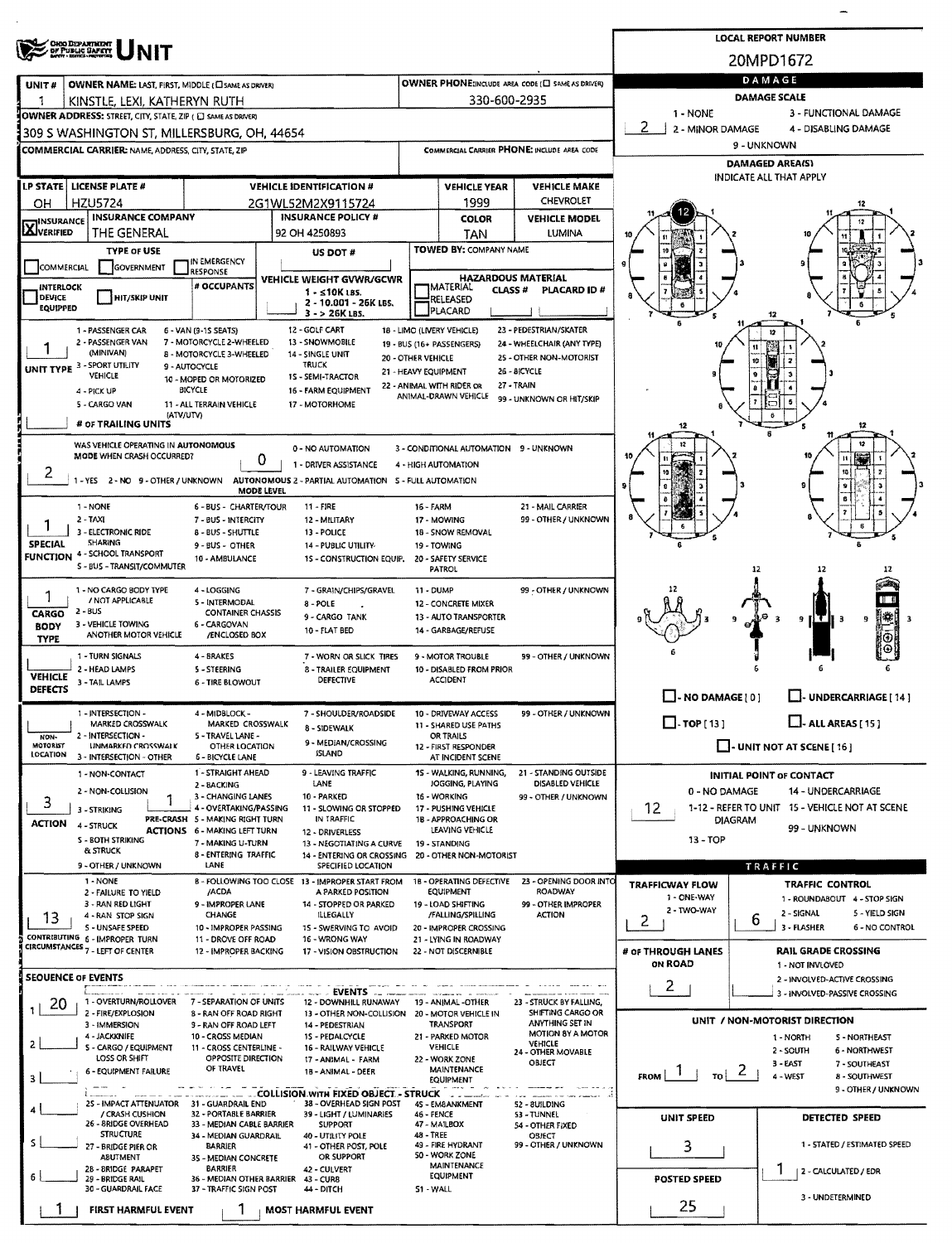|                                                                                                                                            |                                                         |                                               |                                                      |                                                 | <b>LOCAL REPORT NUMBER</b>                                                |  |  |  |  |  |  |  |
|--------------------------------------------------------------------------------------------------------------------------------------------|---------------------------------------------------------|-----------------------------------------------|------------------------------------------------------|-------------------------------------------------|---------------------------------------------------------------------------|--|--|--|--|--|--|--|
| CHOO DEPARTMENT<br>OF PUBLIC SAFETY                                                                                                        | 20MPD1672                                               |                                               |                                                      |                                                 |                                                                           |  |  |  |  |  |  |  |
| OWNER NAME: LAST, FIRST, MIDDLE (C) SAME AS ORIVER)<br>UNIT#                                                                               |                                                         |                                               | OWNER PHONE SINCLUDE AREA CODE (C) SAME AS DRIVERY   | DAMAGE                                          |                                                                           |  |  |  |  |  |  |  |
| 2<br>STRENG, CHRISTOPHER, A                                                                                                                |                                                         | 419-606-2437                                  |                                                      |                                                 | DAMAGE SCALE                                                              |  |  |  |  |  |  |  |
| OWNER ADDRESS: STREET, CITY, STATE, ZIP ( E) SAME AS DRIVER)                                                                               |                                                         |                                               |                                                      | 1 - NONE<br>2<br>2 - MINOR DAMAGE               | 3 - FUNCTIONAL DAMAGE<br>4 - DISABLING DAMAGE                             |  |  |  |  |  |  |  |
| 4109 CR 58, MILLERSBURG, OH, 44654                                                                                                         |                                                         |                                               |                                                      |                                                 | 9 - UNKNOWN                                                               |  |  |  |  |  |  |  |
| COMMERCIAL CARRIER: NAME, ADDRESS, CITY, STATE, ZIP                                                                                        |                                                         |                                               | COMMERCIAL CARRIER PHONE: INCLUDE AREA CODE          | <b>DAMAGED AREA(S)</b>                          |                                                                           |  |  |  |  |  |  |  |
| LP STATE   LICENSE PLATE #<br><b>VEHICLE IDENTIFICATION #</b>                                                                              |                                                         | <b>VEHICLE YEAR</b>                           | <b>VEHICLE MAKE</b>                                  | INDICATE ALL THAT APPLY                         |                                                                           |  |  |  |  |  |  |  |
| HXZ5706<br>1GNSKJKC4GR130893<br>OН                                                                                                         |                                                         | 2016                                          | CHEVROLET                                            | 12                                              |                                                                           |  |  |  |  |  |  |  |
| <b>INSURANCE COMPANY</b><br><b>INSURANCE POLICY #</b><br><b>HINSURANCE</b>                                                                 |                                                         | <b>COLOR</b>                                  | <b>VEHICLE MODEL</b>                                 |                                                 |                                                                           |  |  |  |  |  |  |  |
| <b>LÄJVERIFIED</b><br>HAUDENSHIELD<br>PA 8131984                                                                                           |                                                         | WHI                                           | SUBURBAN                                             |                                                 |                                                                           |  |  |  |  |  |  |  |
| <b>TYPE OF USE</b><br>US DOT #<br>IN EMERGENCY<br>GOVERNMENT<br>COMMERCIAL                                                                 |                                                         | <b>TOWED BY: COMPANY NAME</b>                 |                                                      |                                                 |                                                                           |  |  |  |  |  |  |  |
| RESPONSE<br>VEHICLE WEIGHT GVWR/GCWR<br># OCCUPANTS<br><b>INTERLOCK</b>                                                                    |                                                         | <b>HAZARDOUS MATERIAL</b>                     |                                                      |                                                 |                                                                           |  |  |  |  |  |  |  |
| $1 - 510K$ LBS.<br><b>DEVICE</b><br><b>HIT/SKIP UNIT</b><br>2 - 10.001 - 26K LBS.                                                          |                                                         | IMATERIAL<br>CLASS <sup>#</sup><br>RELEASED   | PLACARD ID#                                          |                                                 |                                                                           |  |  |  |  |  |  |  |
| <b>EQUIPPED</b><br>$3 - 26K$ LBS.                                                                                                          |                                                         | PLACARD                                       |                                                      |                                                 |                                                                           |  |  |  |  |  |  |  |
| 12 - GOLF CART<br>1 - PASSENGER CAR<br>6 - VAN (9-15 SEATS)<br>2 - PASSENGER VAN<br>7 - MOTORCYCLE 2-WHEELED<br>13 - SNOWMOBILE            | 18 - LIMO (LIVERY VEHICLE)<br>19 - BUS (16+ PASSENGERS) |                                               | 23 - PEDESTRIAN/SKATER<br>24 - WHEELCHAIR (ANY TYPE) |                                                 |                                                                           |  |  |  |  |  |  |  |
| 3<br>(MINIVAN)<br>8 - MOTORCYCLE 3-WHEELED<br>14 - SINGLE UNIT<br>UNIT TYPE 3 - SPORT UTILITY<br><b>TRUCK</b><br>9 - AUTOCYCLE             | 20 - OTHER VEHICLE                                      |                                               | 25 - OTHER NON-MOTORIST                              |                                                 | 10                                                                        |  |  |  |  |  |  |  |
| <b>VEHICLE</b><br>15 - SEMI-TRACTOR<br>10 - MOPED OR MOTORIZED                                                                             | 21 - HEAVY EQUIPMENT<br>22 - ANIMAL WITH RIDER OR       |                                               | 26 - BICYCLE<br>27 - TRAIN                           |                                                 |                                                                           |  |  |  |  |  |  |  |
| <b>BICYCLE</b><br>4 - PICK UP<br>16 - FARM EQUIPMENT<br>5 - CARGO VAN<br>11 - ALL TERRAIN VEHICLE<br>17 - MOTORHOME                        |                                                         | ANIMAL-DRAWN VEHICLE                          | 99 - UNKNOWN OR HIT/SKIP                             |                                                 |                                                                           |  |  |  |  |  |  |  |
| (ATV/UTV)<br># or TRAILING UNITS                                                                                                           |                                                         |                                               |                                                      | 12                                              | 12                                                                        |  |  |  |  |  |  |  |
| WAS VEHICLE OPERATING IN AUTONOMOUS                                                                                                        |                                                         |                                               |                                                      |                                                 |                                                                           |  |  |  |  |  |  |  |
| 0 - NO AUTOMATION<br>MODE WHEN CRASH OCCURRED?<br>o<br>1 - DRIVER ASSISTANCE                                                               | 4 - HIGH AUTOMATION                                     | 3 - CONDITIONAL AUTOMATION 9 - UNKNOWN        |                                                      |                                                 | Ħ                                                                         |  |  |  |  |  |  |  |
| 2<br>1 - YES 2 - NO 9 - OTHER / UNKNOWN<br>AUTONOMOUS 2 - PARTIAL AUTOMATION 5 - FULL AUTOMATION                                           |                                                         |                                               |                                                      |                                                 | 10                                                                        |  |  |  |  |  |  |  |
| MODE LEVEL                                                                                                                                 |                                                         |                                               |                                                      |                                                 |                                                                           |  |  |  |  |  |  |  |
| 1 - NONE<br>6 - BUS - CHARTER/TOUR<br>11 - FIRE<br>$2 - TAXI$<br>7 - BUS - INTERCITY<br>12 - MILITARY                                      | 16 - FARM                                               | 17 - MOWING                                   | 21 - MAIL CARRIER<br>99 - OTHER / UNKNOWN            |                                                 |                                                                           |  |  |  |  |  |  |  |
| 3 - ELECTRONIC RIDE<br><b>B-BUS-SHUTTLE</b><br>13 - POLICE<br>SHARING<br>SPECIAL                                                           |                                                         | 18 - SNOW REMOVAL                             |                                                      |                                                 |                                                                           |  |  |  |  |  |  |  |
| 9 - BUS - OTHER<br>14 - PUBLIC UTILITY<br><b>FUNCTION 4 - SCHOOL TRANSPORT</b><br>10 - AMBULANCE<br>15 - CONSTRUCTION EQUIP.               |                                                         | 19 - TOWING<br>20 - SAFETY SERVICE            |                                                      |                                                 |                                                                           |  |  |  |  |  |  |  |
| S - 8US - TRANSIT/COMMUTER                                                                                                                 |                                                         | PATROL                                        |                                                      |                                                 | 12                                                                        |  |  |  |  |  |  |  |
| 1 - NO CARGO BODY TYPE<br>4-LOGGING<br>7 - GRAIN/CHIPS/GRAVEL<br>1<br>/ NOT APPLICABLE<br>5 - INTERMODAL<br>8 - POLE                       | 11 - DUMP                                               | <b>12 - CONCRETE MIXER</b>                    | 99 - OTHER / UNKNOWN                                 |                                                 |                                                                           |  |  |  |  |  |  |  |
| 2 - BUS<br><b>CONTAINER CHASSIS</b><br>CARGO<br>9 - CARGO TANK<br>3 - VEHICLE TOWING<br>6 - CARGOVAN                                       |                                                         | 13 - AUTO TRANSPORTER                         |                                                      |                                                 | !%<br>э<br>я                                                              |  |  |  |  |  |  |  |
| <b>BODY</b><br>10 - FLAT BED<br>ANOTHER MOTOR VEHICLE<br>/ENCLOSED BOX<br><b>TYPE</b>                                                      |                                                         | 14 - GARBAGE/REFUSE                           |                                                      |                                                 |                                                                           |  |  |  |  |  |  |  |
| 1 - TURN SIGNALS<br>4 - BRAKES<br>7 - WORN OR SLICK TIRES                                                                                  |                                                         | 9 - MOTOR TROUBLE                             | 99 - OTHER / UNKNOWN                                 |                                                 |                                                                           |  |  |  |  |  |  |  |
| 2 - HEAD LAMPS<br>5 - STEERING<br><b>B - TRAILER EQUIPMENT</b><br><b>VEHICLE</b><br>DEFECTIVE<br>3 - TAIL LAMPS<br>6 - TIRE SLOWOUT        |                                                         | 10 - DISABLED FROM PRIOR<br><b>ACCIDENT</b>   |                                                      |                                                 |                                                                           |  |  |  |  |  |  |  |
| DEFECTS                                                                                                                                    |                                                         |                                               |                                                      | $\Box$ - NO DAMAGE [0]                          | - UNDERCARRIAGE [14]                                                      |  |  |  |  |  |  |  |
| 1 - INTERSECTION -<br>4 - MIDBLOCK -<br>7 - SHOULDER/ROADSIDE<br>MARKED CROSSWALK<br>MARKED CROSSWALK<br><b>B - SIDEWALK</b>               |                                                         | 10 - DRIVEWAY ACCESS<br>11 - SHARED USE PATHS | 99 - OTHER / UNKNOWN                                 | $\Box$ -TOP[13]                                 | $\Box$ - ALL AREAS [ 15 ]                                                 |  |  |  |  |  |  |  |
| 2 - INTERSECTION -<br>5 - TRAVEL LANE -<br>NON-<br>9 - MEDIAN/CROSSING<br>MOTORIST<br>UNMARKED CROSSWALK<br>OTHER LOCATION                 |                                                         | OR TRAILS<br>12 - FIRST RESPONDER             |                                                      | $\Box$ - UNIT NOT AT SCENE [ 16 ]               |                                                                           |  |  |  |  |  |  |  |
| <b>ISLAND</b><br>LOCATION<br>3 - INTERSECTION - OTHER<br>6 - BICYCLE LANE                                                                  |                                                         | AT INCIDENT SCENE                             |                                                      |                                                 |                                                                           |  |  |  |  |  |  |  |
| 1 - STRAIGHT AHEAD<br>9 - LEAVING TRAFFIC<br>1 - NON-CONTACT<br>LANE<br>2 - BACKING                                                        |                                                         | 15 - WALKING, RUNNING,<br>JOGGING, PLAYING    | 21 - STANDING OUTSIDE<br>DISABLED VEHICLE            |                                                 | <b>INITIAL POINT OF CONTACT</b>                                           |  |  |  |  |  |  |  |
| 2 - NON-COLLISION<br>10 - PARKED<br>3 - CHANGING LANES<br>4<br>4 - OVERTAKING/PASSING<br>11 - SLOWING OR STOPPED                           |                                                         | 16 - WORKING<br>17 - PUSHING VEHICLE          | 99 - OTHER / UNKNOWN                                 | 0 - NO DAMAGE                                   | 14 - UNDERCARRIAGE<br>1-12 - REFER TO UNIT 15 - VEHICLE NOT AT SCENE      |  |  |  |  |  |  |  |
| 3 - STRIKING<br>PRE-CRASH 5 - MAKING RIGHT TURN<br>IN TRAFFIC<br><b>ACTION</b><br>4 - STRUCK                                               |                                                         | 18 - APPROACHING OR                           |                                                      | 6<br>DIAGRAM                                    | 99 - UNKNOWN                                                              |  |  |  |  |  |  |  |
| <b>ACTIONS 6 - MAKING LEFT TURN</b><br>12 - DRIVERLESS<br>5 - BOTH STRIKING<br>7 - MAKING U-TURN<br>13 - NEGOTIATING A CURVE               |                                                         | LEAVING VEHICLE<br>19 - STANDING              |                                                      | $13 - TOP$                                      |                                                                           |  |  |  |  |  |  |  |
| & STRUCK<br>8 - ENTERING TRAFFIC<br>9 - OTHER / UNKNOWN<br>LANE<br>SPECIFIED LOCATION                                                      | 14 - ENTERING OR CROSSING 20 - OTHER NON-MOTORIST       |                                               |                                                      |                                                 | TRAFFIC                                                                   |  |  |  |  |  |  |  |
| 1 - NONE<br>B - FOLLOWING TOO CLOSE 13 - IMPROPER START FROM                                                                               |                                                         | 18 - OPERATING DEFECTIVE                      | 23 - OPENING DOOR INTO                               | <b>TRAFFICWAY FLOW</b>                          | <b>TRAFFIC CONTROL</b>                                                    |  |  |  |  |  |  |  |
| /ACDA<br>A PARKED POSITION<br>2 - FAILURE TO YIELD<br>3 - RAN RED LIGHT<br>9 - IMPROPER LANE<br>14 - STOPPED OR PARKED                     |                                                         | EQUIPMENT<br>19 - LOAD SHIFTING               | ROADWAY<br>99 - OTHER IMPROPER                       | 1 - ONE-WAY                                     | 1 - ROUNDABOUT 4 - STOP SIGN                                              |  |  |  |  |  |  |  |
| CHANGE<br>4 - RAN STOP SIGN<br><b>ILLEGALLY</b><br>5 - UNSAFE SPEED<br>10 - IMPROPER PASSING<br>15 - SWERVING TO AVOID                     |                                                         | /FALLING/SPILLING<br>20 - IMPROPER CROSSING   | <b>ACTION</b>                                        | 2 - TWO-WAY<br>2                                | S - YIELD SIGN<br>2 - SIGNAL<br>6<br>3 - FLASHER<br><b>6 - NO CONTROL</b> |  |  |  |  |  |  |  |
| CONTRIBUTING 6 - IMPROPER TURN<br>16 - WRONG WAY<br>11 - DROVE OFF ROAD                                                                    |                                                         | 21 - LYING IN ROADWAY                         |                                                      |                                                 |                                                                           |  |  |  |  |  |  |  |
| <b>CIRCUMSTANCES 7 - LEFT OF CENTER</b><br>12 - IMPROPER BACKING<br>17 - VISION OBSTRUCTION                                                |                                                         | 22 - NOT DISCERNIBLE                          |                                                      | # OF THROUGH LANES<br>ON ROAD                   | RAIL GRADE CROSSING<br>1 - NOT INVLOVED                                   |  |  |  |  |  |  |  |
| <b>SEOUENCE OF EVENTS</b>                                                                                                                  |                                                         |                                               |                                                      | 2                                               | 2 - INVOLVED-ACTIVE CROSSING                                              |  |  |  |  |  |  |  |
| <b>EVENTS</b><br>1 - OVERTURN/ROLLOVER<br>7 - SEPARATION OF UNITS<br>12 - DOWNHILL RUNAWAY<br>20.                                          |                                                         | 19 - ANIMAL -OTHER                            | 23 - STRUCK BY FALLING,                              |                                                 | 3 - INVOLVED-PASSIVE CROSSING                                             |  |  |  |  |  |  |  |
| 2 - FIRE/EXPLOSION<br>8 - RAN OFF ROAD RIGHT<br>3 - IMMERSION<br>9 - RAN OFF ROAD LEFT<br>14 - PEDESTRIAN                                  | 13 - OTHER NON-COLLISION 20 - MOTOR VEHICLE IN          | TRANSPORT                                     | SHIFTING CARGO OR<br>ANYTHING SET IN                 |                                                 | UNIT / NON-MOTORIST DIRECTION                                             |  |  |  |  |  |  |  |
| 4 - JACKKNIFE<br>10 - CROSS MEDIAN<br>15 - PEDALCYCLE<br>2<br>S - CARGO / EQUIPMENT                                                        |                                                         | 21 - PARKED MOTOR<br><b>VEHICLE</b>           | MOTION BY A MOTOR<br>VEHICLE                         |                                                 | 1 - NORTH<br>S - NORTHEAST                                                |  |  |  |  |  |  |  |
| 11 - CROSS CENTERLINE -<br>16 - RAILWAY VEHICLE<br>LOSS OR SHIFT<br>OPPOSITE DIRECTION<br>17 - ANIMAL - FARM                               |                                                         | 22 - WORK ZONE                                | 24 - OTHER MOVABLE<br>OBJECT                         |                                                 | 2 - SOUTH<br>6 - NORTHWEST<br>3 - EAST<br>7 - SOUTHEAST                   |  |  |  |  |  |  |  |
| OF TRAVEL<br>6 - EQUIPMENT FAILURE<br>18 - ANIMAL - DEER<br>3                                                                              |                                                         | MAINTENANCE<br><b>EQUIPMENT</b>               |                                                      | $\frac{1}{10}$ 2<br>$\mathbf{L}$<br><b>FROM</b> | 4 - WEST<br><b>B-SOUTHWEST</b>                                            |  |  |  |  |  |  |  |
| .COLLISION WITH FIXED OBJECT - STRUCK ALL AND<br>38 - OVERHEAD SIGN POST<br>25 - IMPACT ATTENUATOR 31 - GUARDRAIL END                      |                                                         | 45 - EMBANKMENT                               | aasaa u Tanaarika waxaa u<br><b>S2 - BUILDING</b>    |                                                 | 9 - OTHER / UNKNOWN                                                       |  |  |  |  |  |  |  |
| / CRASH CUSHION<br>32 - PORTABLE BARRIER<br>39 - LIGHT / LUMINARIES<br>26 - BRIDGE OVERHEAD<br>33 - MEDIAN CABLE BARRIER<br><b>SUPPORT</b> | 46 - FENCE                                              | 47 - MAILBOX                                  | <b>S3 - TUNNEL</b><br>54 - OTHER FIXED               | UNIT SPEED                                      | DETECTED SPEED                                                            |  |  |  |  |  |  |  |
| <b>STRUCTURE</b><br>34 - MEDIAN GUARDRAIL<br>40 - UTILITY POLE<br>5                                                                        | 48 - TREE                                               | 49 - FIRE HYDRANT                             | OBJECT<br>99 - OTHER / UNKNOWN                       |                                                 | 1 - STATED / ESTIMATED SPEED                                              |  |  |  |  |  |  |  |
| 27 - BRIDGE PIER OR<br><b>BARRIER</b><br>41 - OTHER POST, POLE<br>ABUTMENT<br>OR SUPPORT<br>35 - MEDIAN CONCRETE                           |                                                         | <b>SO - WORK ZONE</b>                         |                                                      | 0                                               |                                                                           |  |  |  |  |  |  |  |
| 28 - BRIDGE PARAPET<br>BARRIER<br>42 - CULVERT<br>29 - BRIDGE RAIL<br>36 - MEDIAN OTHER BARRIER<br>43 - CURB                               |                                                         | <b>MAINTENANCE</b><br><b>EQUIPMENT</b>        |                                                      | POSTED SPEED                                    | 1<br>  2 - CALCULATED / EDR                                               |  |  |  |  |  |  |  |
| 30 - GUARDRAIL FACE<br>37 - TRAFFIC SIGN POST<br>44 - DITCH                                                                                |                                                         | 3 - UNDETERMINED                              |                                                      |                                                 |                                                                           |  |  |  |  |  |  |  |
| FIRST HARMFUL EVENT<br>MOST HARMFUL EVENT                                                                                                  |                                                         |                                               |                                                      | 25                                              |                                                                           |  |  |  |  |  |  |  |